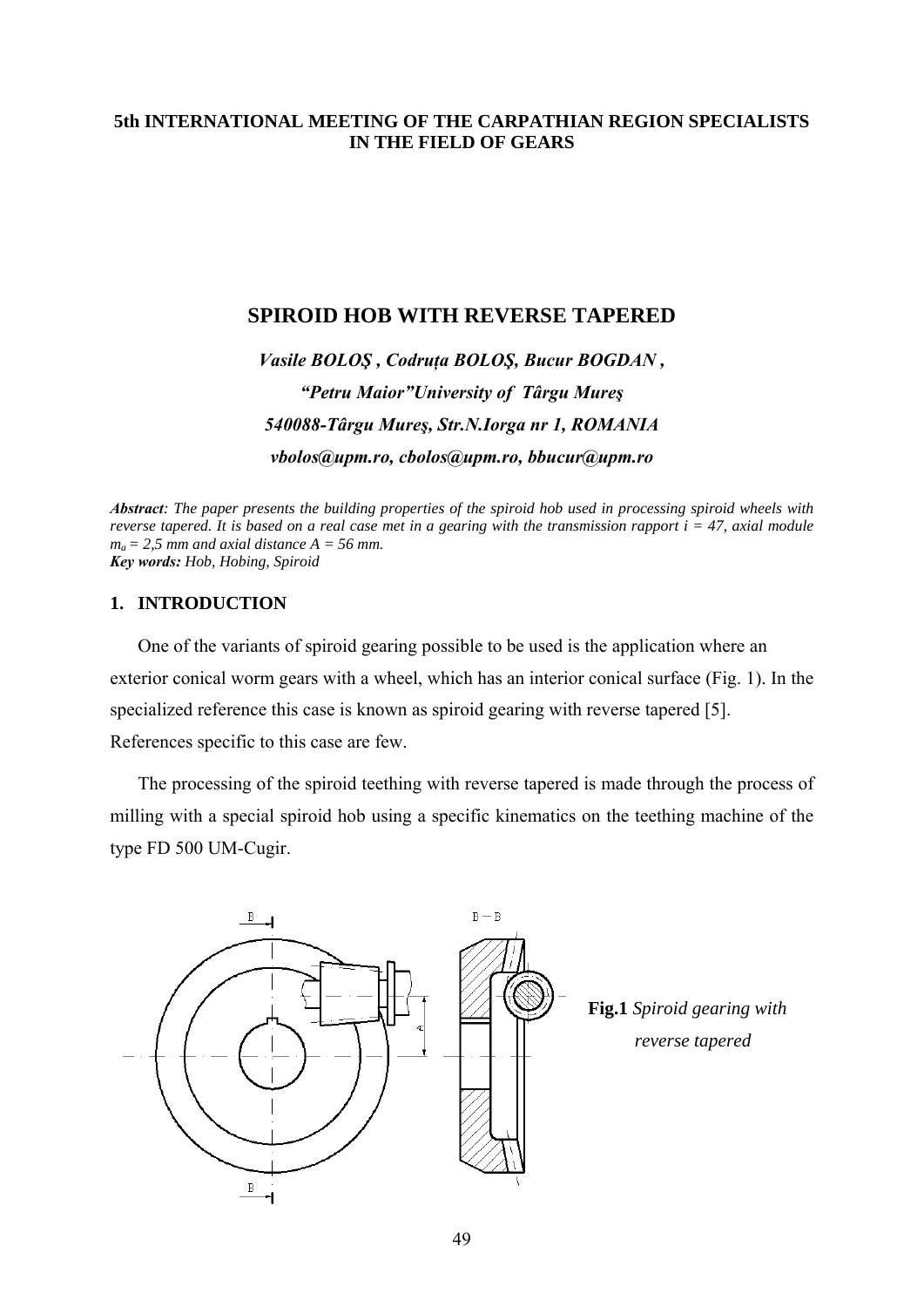

**Fig.2** *The kinematics of the production of the spiroid wheel with reverse tapered* 

Using the notations and kinematics elements from paper [4], the worm sides of the spiroid hob in the system  $O_1X_1Y_1Z_1$  are defined through the mathematical relations:

$$
\overline{\mathbf{x}}_{1k} = \begin{vmatrix} \mathbf{x}_{1k} \\ \mathbf{y}_{1k} \\ \mathbf{z}_{1k} \\ 1 \end{vmatrix} = \overline{\mathbf{x}}_{1k}(\mathbf{p}, \mathbf{v}) = \begin{vmatrix} -\sin \mathbf{v} \cdot [\mathbf{r}_0 - \mathbf{h} \cdot \mathbf{v} \cdot \mathbf{tg\delta} - \mathbf{g}_0 \cdot (2\mathbf{k} - 3) \cdot \sin \delta + \mathbf{p}_k \cdot \cos(\delta + \alpha_k)] \\ \cos \mathbf{v} \cdot [\mathbf{r}_0 - \mathbf{h} \cdot \mathbf{v} \cdot \mathbf{tg\delta} - \mathbf{g}_0 \cdot (2\mathbf{k} - 3) \cdot \sin \delta + \mathbf{p}_k \cdot \cos(\delta + \alpha_k)] \\ \left[ \mathbf{g}_0 \cdot \cos \delta + \mathbf{p}_k \cdot \sin(\delta + \alpha_k) \right] \cdot (2\mathbf{k} - 3) + \mathbf{h} \cdot \mathbf{v} \end{vmatrix} \tag{1}
$$

The sides of the teeth of the processed spiroid wheel, in the system  $O<sub>2</sub>X<sub>2</sub>Y<sub>2</sub>Z<sub>2</sub>$  are defined through the mathematical relation:

$$
\overline{X}_{2k} = \begin{vmatrix}\n\cos u_1 \cos u_2 \cdot x_{1k} - \sin u_1 \cos u_2 \cdot y_{1k} - \sin u_2 \cdot z_{1k} - \\
- B \cdot \sin u_2 + A \cdot \cos u_2 \\
- \cos u_1 \sin u_2 \cdot x_{1k} + \sin u_1 \sin u_2 \cdot y_{1k} - \cos u_2 \cdot z_{1k} \\
- B \cos u_2 - A \cdot \sin u_2 \\
\sin u_1 \cdot x_{1k} + \cos u_1 \cdot y_{1k} - (C_o + cu_1)\n\end{vmatrix} = \begin{vmatrix}\nx_{2k} \\
y_{2k} \\
z_{2k} \\
1\n\end{vmatrix} = \overline{X}_{2k}(p, v, u_2)
$$
 (2)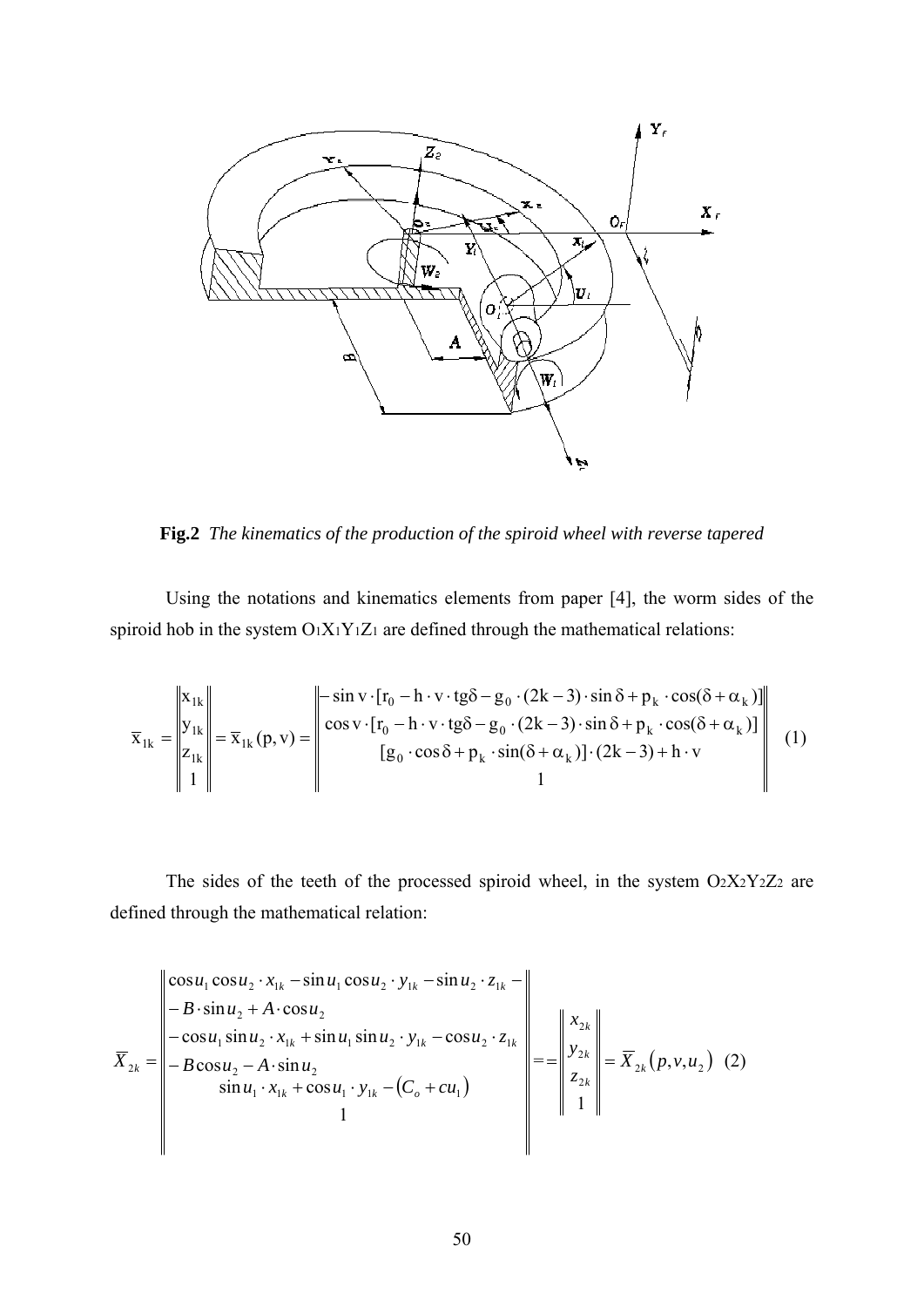

# **2. GEOMETRICAL ELEMENTS OF THE SPIROID HOB**